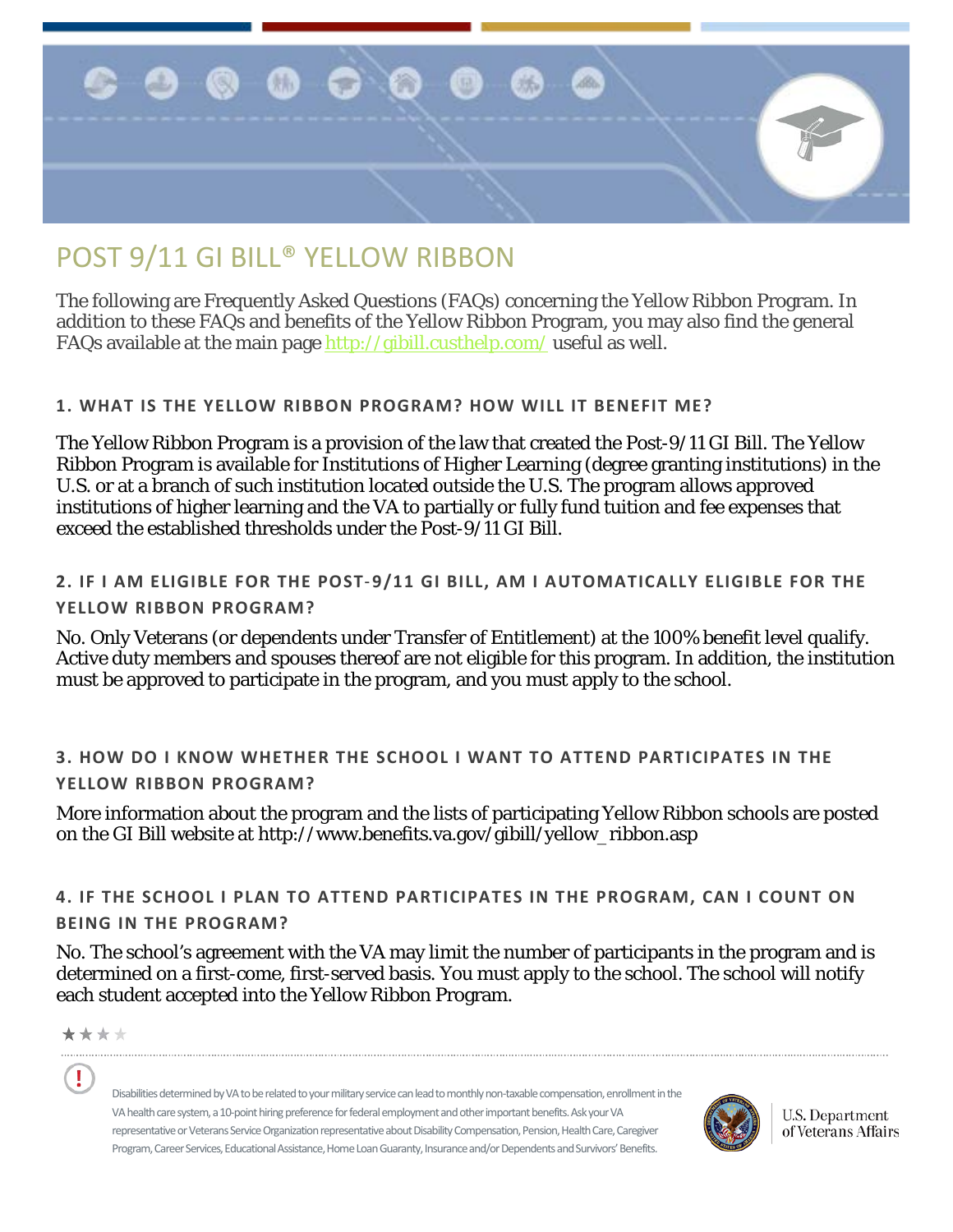# **5. IF THE SCHOOL I PLAN TO ATTEND PARTICIPATES IN THE PROGRAM, DO ALL PARTICIPANTS RECEIVE THE SAME AMOUNT OF YELLOW RIBBON PROGRAM BENEFITS?**

Not necessarily. Schools have the flexibility to designate the number of students and contributions based on student status (undergraduate, graduate, doctoral) and college or professional school. For example, the school could specify \$1,000 for undergraduates, \$1,500 for graduate students and \$2,000 for doctoral students. The school also could specify \$1,800 for students in the school of engineering and \$2,500 for students in the school of nursing.

# **6. IF I PARTICIPATE IN THE YELLOW RIBBON PROGRAM THIS YEAR, WILL I AUTOMATICALLY BE IN THE PROGRAM NEXT YEAR?**

Not necessarily. Yellow Ribbon Program agreements must be in effect for each year. A school with an approved agreement with VA must continue to offer it to you in subsequent years as long as the following conditions apply:

- The school continues to participate in the program;
- You maintain satisfactory progress towards completion of your program;
- You remain continuously enrolled (per school's policy); and
- You have remaining entitlement under the Post-9/11 GI Bill.

If you transfer to another school, the new school would have to participate in the program and accept your application; the first school's decision has no bearing on the second school.

**7. IF I PARTICIPATE IN THE YELLOW RIBBON PROGRAM THIS YEAR, WILL I AUTOMATICALLY BE GUARANTEED THE SAME MATCHING CONTRIBUTIONS FROM THE SCHOOL AND VA FOR SUBSEQUENT YEARS (PROVIDED THE ABOVE CONDITIONS STILL APPLY)?** 

No. The school may choose to contribute a different amount for subsequent years.

**8. WILL ALL OF MY TUITION AND FEES BE PAID FOR IF MY SCHOOL PARTICIPATES IN THE YELLOW RIBBON PROGRAM?** 

Not necessarily. The school's agreement with the VA specifies an amount the school will contribute (and VA will match) to make up all or part of the difference between what the Post-9/11 GI Bill will pay and the unmet tuition and fees charges. In addition, the school's agreement with the VA may specify only certain colleges and/or professional schools, and/or undergraduate, graduate, or doctoral level programs. The list of schools on the website will include specific information on each school's agreement with VA.

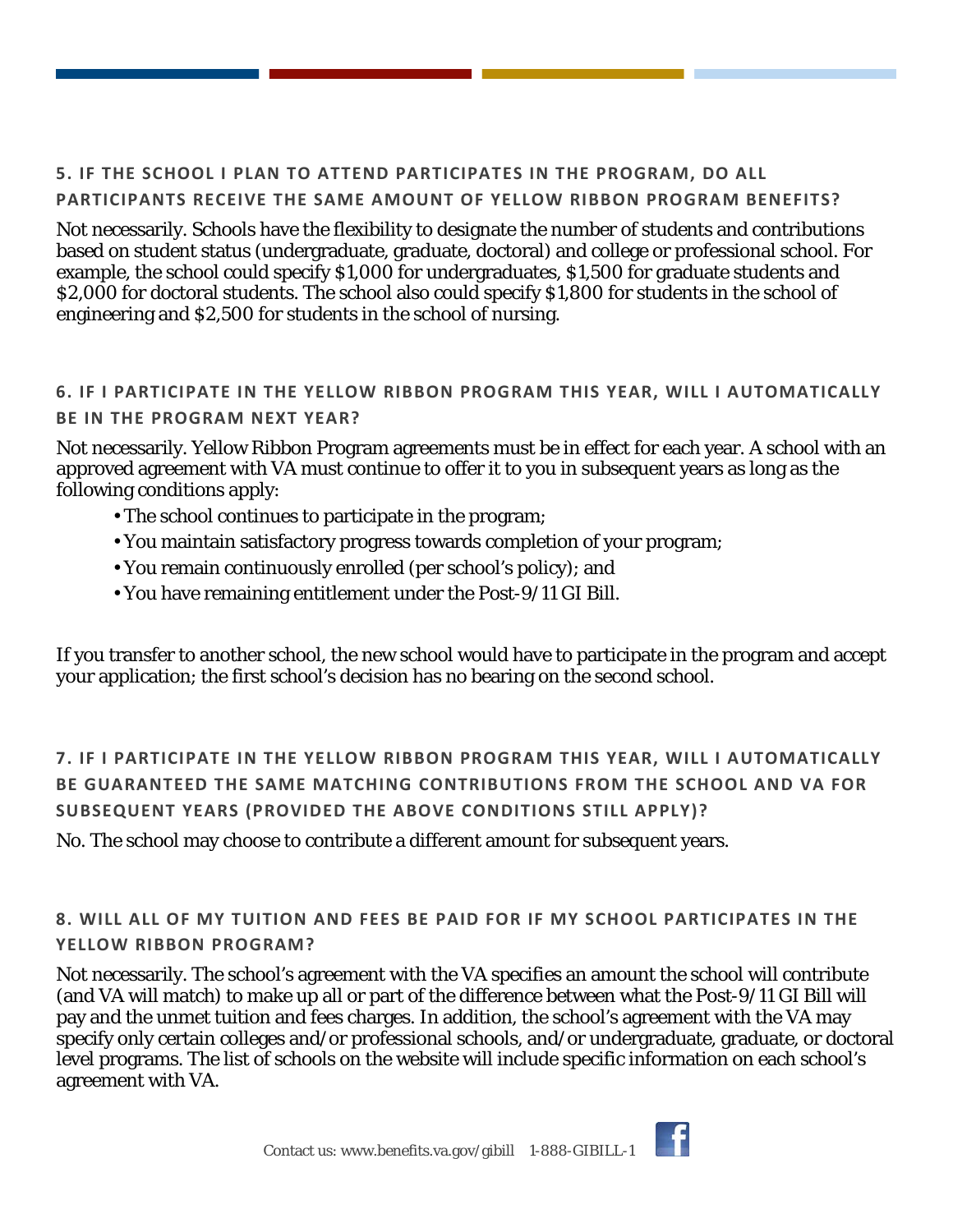# **9. WHAT HAPPENS WHEN A PORTION OF MY TUITION AND FEES IS ALREADY MET THROUGH STATE OR INSTITUTIONAL WAIVERS?**

The amount of tuition and fees charged, minus any aid specifically designated for the sole purpose of defraying tuition and fees, will be used to determine the amount payable under the Post-9/11 GI Bill. The unmet charges may be covered in part or entirely through equal Yellow Ribbon Program contributions from the school and VA.

#### **10. WHAT FEES WILL BE COVERED BY YELLOW RIBBON PROGRAM FUNDS?**

All mandatory fees for a student's program of education may be included. Any fees that are not mandatory, such as room and board, study abroad (unless the study abroad course is a requirement for the degree program), and penalty fees (such as late registration, return check fees, and parking fines) cannot be included. These fees are not payable under the Yellow Ribbon Program or under the Post-9/11 GI Bill.

# **11. DO I HAVE TO ATTEND FULL-TIME TO BE IN THE YELLOW RIBBON PROGRAM?** No. You do not have to attend full-time.

# **12. HOW WILL I KNOW FOR SURE THAT I AM ELIGIBLE FOR THE YELLOW RIBBON PROGRAM? WHAT IS THE PROCESS TO APPLY?**

If you submit an application for the Post-9/11 GI Bill to VA and are eligible at the 100% benefit level, VA will issue you a Certificate of Eligibility advising that you are potentially eligible for the Yellow Ribbon Program. You should provide your Certificate of Eligibility to the school which, in turn, will determine if there are slots available for the Yellow Ribbon Program (based on its agreement with the VA). If your school has already sent us an enrollment certification, and it is processed at the same time as your application, your award letter will also display your benefit level. The school is responsible for notifying you whether or not you are accepted and approved for the Yellow Ribbon Program. The school then submits an enrollment form to VA, certifying information that is used to make payment to the school for tuition and fees and for Yellow Ribbon Program payments.

# **13. HOW WOULD I KNOW IF THE SCHOOL I AM ATTENDING WOULD DISCONTINUE ITS PARTICIPATION IN THE YELLOW RIBBON PROGRAM FOR SUBSEQUENT YEARS?**  The school must inform its students of discontinued participation.